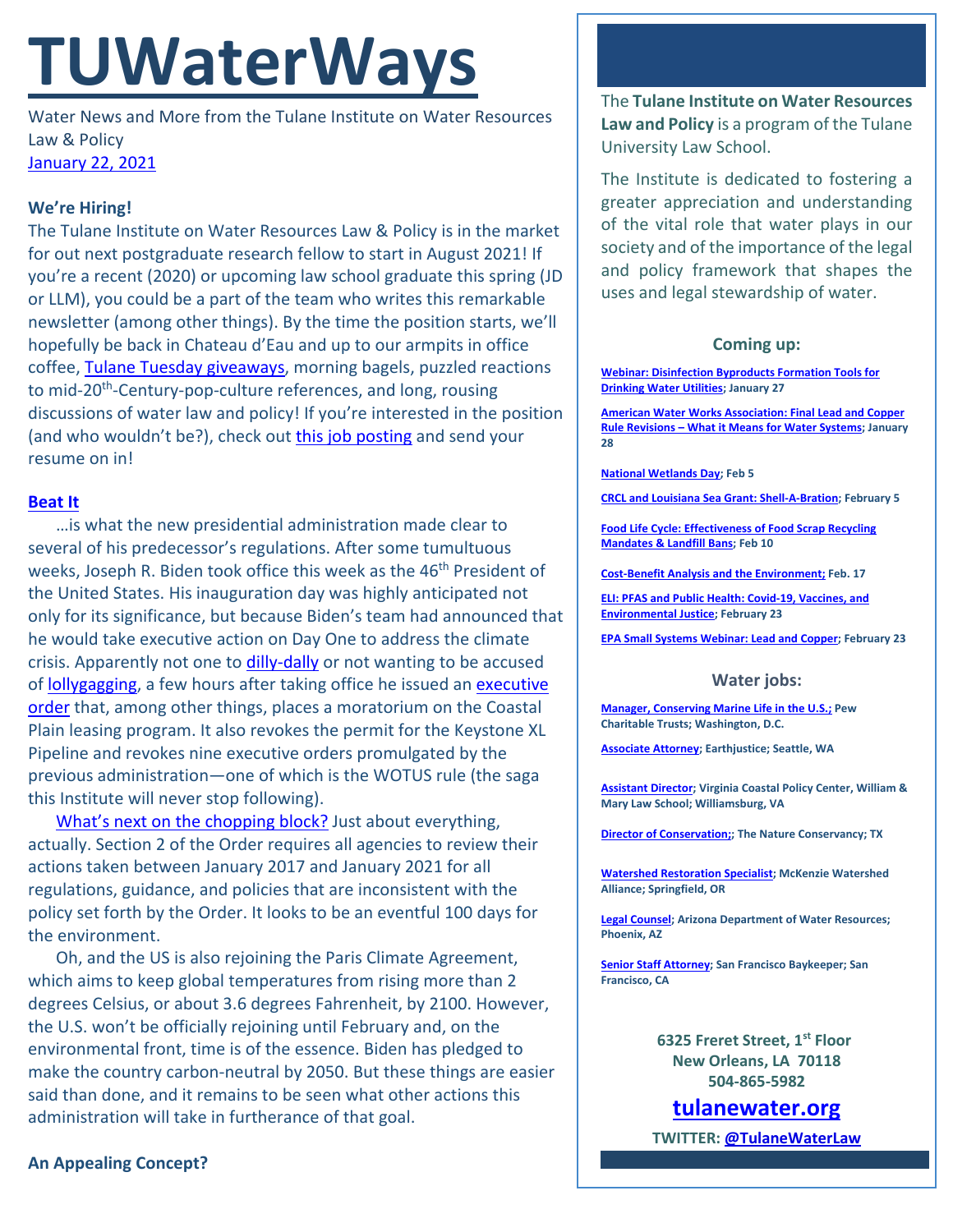The Supreme Court heard oral arguments earlier this week for *BP PLC v. [Mayor and City Council of](https://www.supremecourt.gov/docket/docketfiles/html/public/19-1189.html) Baltimore*, and while the issue centered around a [technical aspect of the case,](https://www.nytimes.com/2021/01/19/climate/supreme-court-baltimore-climate-change.html) the entire thing is cloaked in the crucial question of whether state and local governments can hold the oil and gas industry financially responsible for climate changes disasters. Baltimore filed its lawsuit in 2018, arguing that the actions of oil and gas companies have put the already vulnerable city at risk by accelerating climate change. And Baltimore is not alone in this; over 20 other cities and states have filed similar suits. Lower federal courts have already held that these lawsuits belong in state court and that these remand orders aren't appealable, except in certain circumstances. But lawyers for BP, Shell, and other oil and gas companies argue that that, in reviewing the remand, federal courts should be allowed to look more broadly at the case instead of being limited in scope to the questions on appeal. And while this debate is occurring in the context of an environmental law case, the ruling will affect a range of other cases. The concern here is whether expanding the scope of what judges can consider on appeal could potentially allow parties to slide weak claims into a consideration for a stronger, more appealable issue.

#### **Aw, Shucks!**

[Channel your inner Walrus and dig into some oysters—](https://www.youtube.com/watch?v=00WCEbKM_SE)it's good for our coasts. Oyster reefs serve a multitude of purposes in coastal conservation. Not only are they food for wildlife, they filter water – reducing nitrogen and sediment – and act as barriers against storms. However, over 85 percent of oyster reefs have been lost due to increased demand for the bivalves, and their shells often end up in landfills. The [Coalition to Restore Coastal](https://www.crcl.org/oyster-shell-recycling)  [Louisiana](https://www.crcl.org/oyster-shell-recycling) and the Nature Conservancy are working hard to change that. Oyster shells are the gold standard when it comes to materials for building artificial oyster reefs, but prior to the introduction of an oyster recycling program in Louisiana, most of our oyster shells were simply being trashed. [Working with local restaurants, the](https://www.nola.com/news/environment/article_ef48e4bc-5746-11eb-bced-977d96431355.html)  Coalition is trying to collect and recycle those empty shells-garlic, butter, and cheese excluded. They're making progress, but the pandemic is proving to be an obstacle. Despite our love of oysters, Louisiana is doing a comparably poor job to encourage shell recycling. Maryland requires shucking houses to return shells to the coast; the [Chesapeake Bay Program](https://www.chesapeakebay.net/news/blog/progress_continues_for_oyster_reef_restoration) has constructed over 94 acres of oyster reefs with support and funding from partners and the federal, state, and local government; and [North Carolina](https://www.carolinacoastonline.com/news_times/article_a028cbd0-510c-11eb-803b-df22350f6506.html) and [South Carolina](https://www.pewtrusts.org/en/research-and-analysis/articles/2020/11/24/in-south-carolina-oyster-shell-recycling-helps-rebuild-reefs-with-many-benefits) continue to expand their shell recycling programs. The Coalition is currently seeking a sponsor to fund a study to figure out where the shells are going and recommend new rules for recycling programs. And if you'd like to be a part of this effort, CRCL will be hosting its annual **Shell-A-Bration on February 5**, where you can learn to shuck your own oysters.

#### **Dredging in Action**

For a while now, Grand Isle, Louisiana has been losing its beach. Over time, coastal erosion has transformed the area into a [shadow of its former self.](https://www.youtube.com/watch?v=8UVNT4wvIGY) Back in July, the state Coastal Protection and Restoration Authority pursued talks with the U.S. Army Corps of Engineers to repair Grand Isle's damaged levee. The Corps was already working on a \$15 million storm protection project, but after Hurricane Cristobal wore down the levee to its literal core, affectionately called the "burrito," CPRA felt that it was crucial to speed up the repair process. The Corps acknowledged that [CPRA may be right,](https://www.youtube.com/watch?v=Jo9t5XK0FhA) but it couldn't shorten the timeline. CPRA took it upon itself to manage the second part of the project, which required dredging at least 400,000 cubic yards of sand and pumping it across the beach and over the damaged levee—for which it's seeking reimbursement. When the project started, the beach extended out no more than 10 feet; and the multiple storms that hit Louisiana in 2020 certainly did not help. Flash [forward](https://www.nola.com/news/environment/article_c4dafa48-55ad-11eb-8cd2-2b7c14b80fe7.html) five months and \$7.5 million dollars later, the burrito is now covered, that very same beach is 20 times wider, and the residents are feeling a lot safer. Until next storm season, that's [a wrap!](https://thesocietypages.org/socimages/2012/08/07/marketing-language-wraps-vs-tortillas/)

#### **And Now, An Announcement from Our Friends at the Tulane Energy and Environmental Law Society**

"*We are so excited that the Tulane's 26th Annual Environmental Law & Policy Summit is just about a month out! This year, the Summit's panels focus on themes of environmental justice as it relates to the legal and policy realm. After the turbulent events of 2020, it is crucial these themes be addressed. We hope you will join us this February 26th and 27th to engage in discussions on topics ranging from environmental refugees, food and*  agricultural justice, and current legal changes in environmental regulations. All are welcome, and cost to all *attendees is free! CLE credit will be available for many of the panels."*